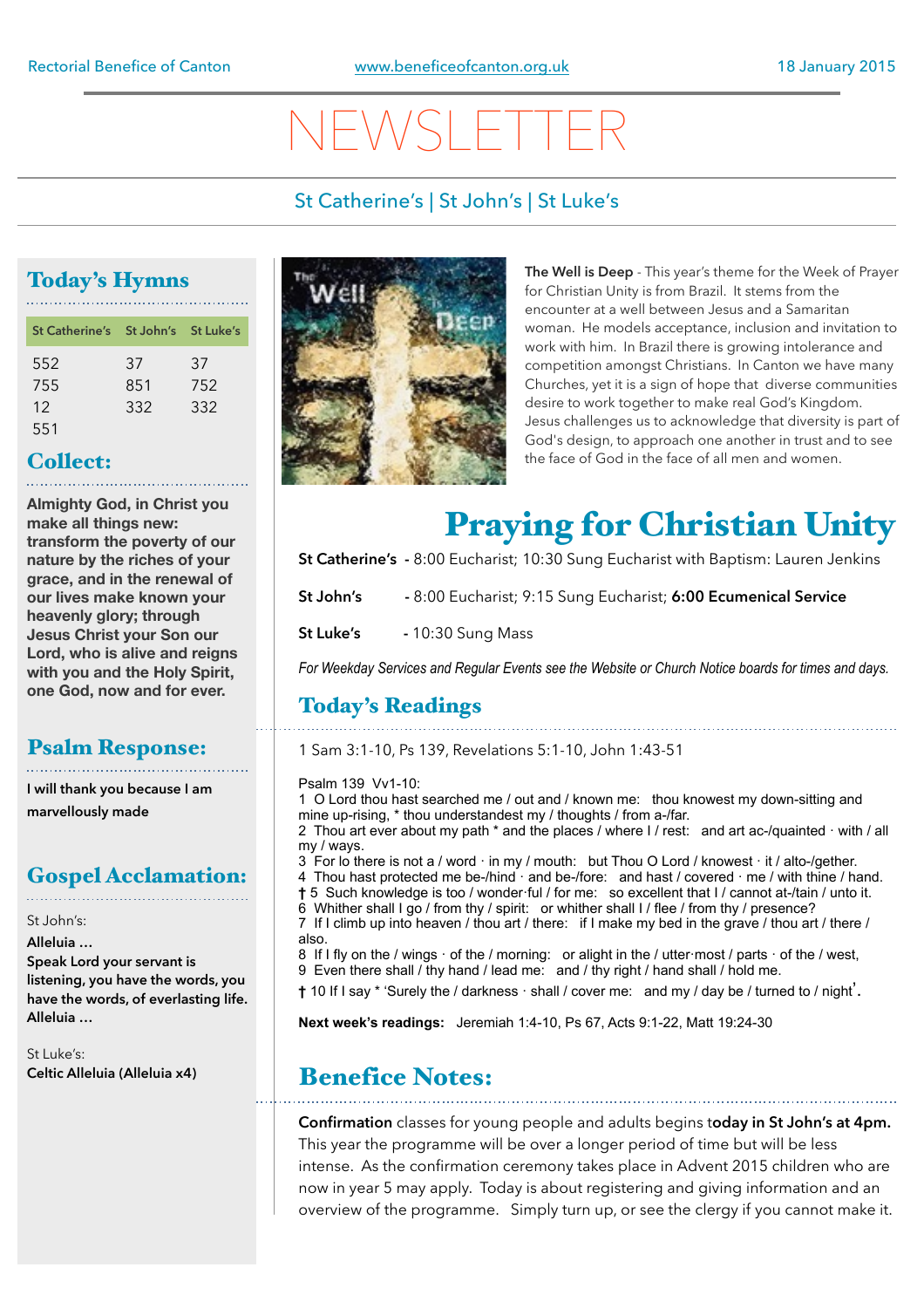### Rectorial Benefice of Canton [www.beneficeofcanton.org.uk](http://www.beneficeofcanton.org.uk) 18 January 2015

**Week of Prayer for Christian Unity 18-25 Jan 2015** - Churches Together in Canton has been relaunched for 2015 and to celebrate this there is an **Ecumenical Service** involving many of our local churches in St John's this evening at 6:00 pm. All are welcome. The theme this year is Reconciliation and is inspired by the story of the woman at the well from John 4. **PCC Meetings and Working Groups -** The date for the next PCC is Sunday 1 February at 7:00 in St Luke's when we'll look at how the recent conversation days and the issues, concerns and hopes raised might inform our life and mission as a faith community leading up to 2020. As agreed by the PCC at its last meeting, we will also look at the formation and membership of various working parties who will report back to the PCC through the year. These groups will look specifically at: youth, finance, buildings and pastoral care. If you'd like to join these groups and are not currently on the PCC please contact the clergy for details.

**Messy Church** - The next one is on 25 Jan at 4pm in St John's. The theme is creation and this will inspire our craft activities and worship. If you would like to help please contact Fr Phelim or simply turn up on the day.

**New Eucharist Booklets -** We've printed a few large print versions. If you didn't get access to one please let us know. **Christians Against Poverty** - There is a course beginning in Calvary Baptist Church in Canton to help individuals budget, save and spend wisely to prevent and overcome debt and related problems. The course is on Monday evenings at 7:00pm and runs for three weeks beginning on 23 February. Contact Fr Phelim for more details or visit [www.capmoney.org.](http://www.capmoney.org) **Benefice Pilgrimage to Assisi, Montecasino and Rome** 6-10 July 2015. If you are interested please contact Fr Phelim for more details and likely costs. Price would include flights, transfers, transport within Italy and staying at the Irish College. **Youth Committee** - If you would like to join this group please contact Fr Phelim. We hope to meet once or twice a term. **Benefice Noticeboard** - If you would like to include something in the notes please send it to [linsaycoolhouse@hotmail.com](mailto:linsaycoolhouse@hotmail.com).

## St Catherine's Notes:

Hall Bookings - To book the Hall please contact Angharad Elias 07989 747026 [hall.stcatherines@gmail.com](mailto:hall.stcatherines@gmail.com)

## St John's Notes:

**New Setting for the Eucharist** - The new musical setting by Tony Alonso is being introduced today and next Sunday. The new parts will be introduced at the start of the 9:15 service with a brief congregational rehearsal. **Concerts** - 28 Jan Cardiff Symphony Orchestra and 31Jan Canton Chorus. Both concerts begin at 7.30pm (see the website for more details).

## St Luke's Notes:

**St Luke's Lunch** is today. Tickets are still available (3 COURSE MEAL £8.50)

**Shrove Tuesday Banger and Bingo -** A family fun night on Tuesday 17 Feb 2015. Tickets on sale now. **Bring and Buy** - Thur 22 Jan there'll be a Bring and Buy social evening at the Women's Group meeting at 7.30 in the hall lounge. All are welcome.

**Hall Bookings -** To book the Hall please contact Jackie or Haydn Page on 029 2091 3808 [haydnpage@hotmail.co.uk](mailto:haydnpage@hotmail.co.uk)

**Recently Departed:** Dorothy White, Winifred Sullivan, Iris Gay, Lillian Salvidge, Raymond Berry

## This Week in the Benefice: (Diocesan Prayer / Anglican Prayer Cycle / Events and Services)

- **Sun 18** Cardiff St German w St. Saviour, Dean Atkins; London; **Ecumenical Service at 6:00 pm in St John's**
- **Mon 19** Roath, St Martin, Irving Hamer (V); Lincoln; **Confession of St Peter, Apostle**
- **Tues 20** Llandaff Deanery: Jenny Wigley (AD); Litoral, Ecuador; S. Sebastian
- **Wed 21** Department for Parish Resources, Stephen Ryan; Liverpool; **S. Agnes**
- **Thur 22** Caerau w Ely, Jesse Smith (V); Barry, Archbishop of Wales & Bishop of Llandaff; **S. Vincent, (martyr)**
- **Fri 23** Fairwater, Colin Sutton (V); Lokoja- (Nigeria); **S. Francis de Sales**
- **Sat 24** Glan Ely, Jan Gould (Pin C); Limerick& Killaloe; **S. Cadog**
- **Sun 25** Llandaff Cathedral Church, Gerwyn Capon (Dn); Long Island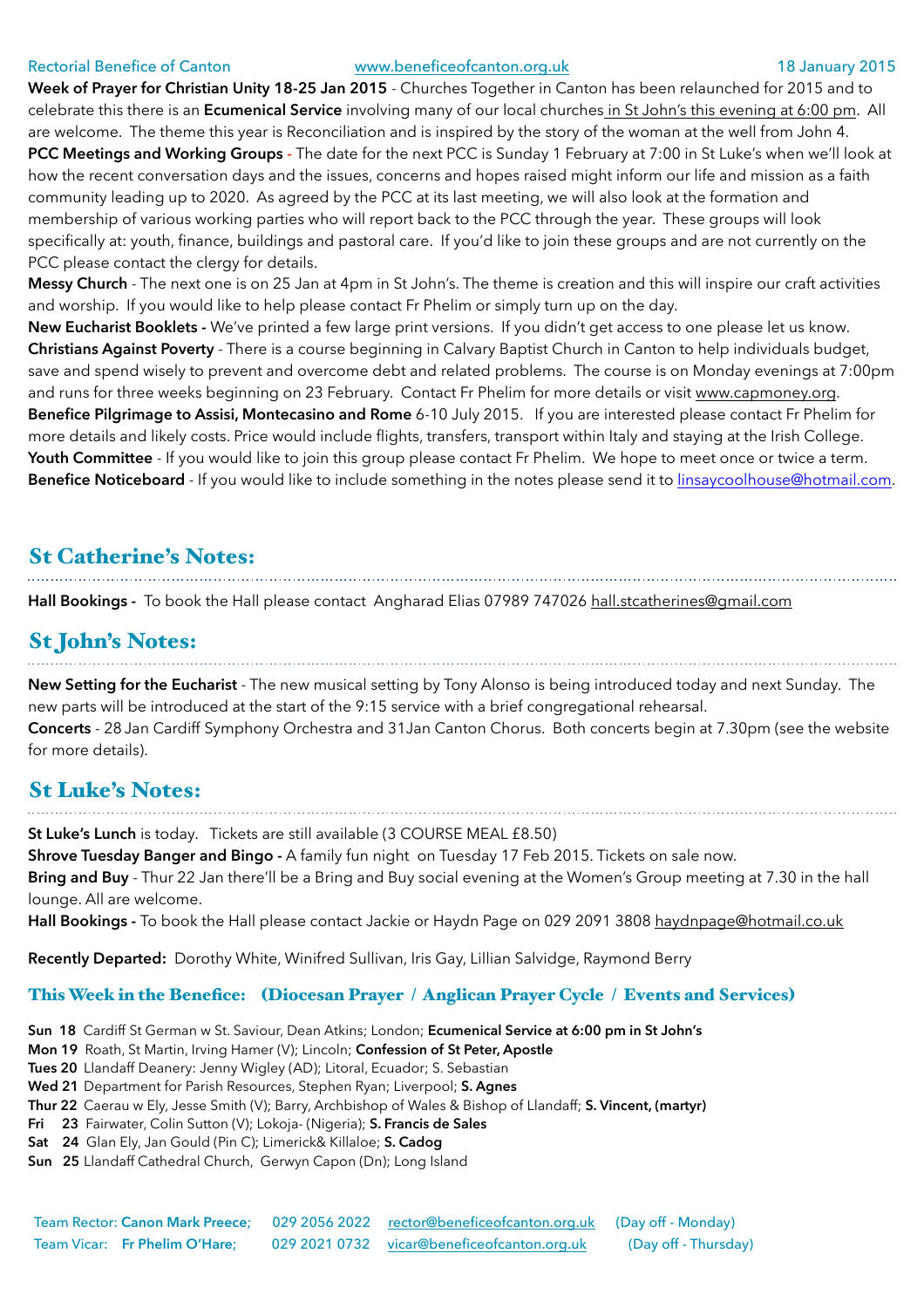## **18 January 2015 – Epiphany 2**

## **First Reading**

A reading from the first book of Samuel.

Now the boy Samuel was ministering to the LORD under Eli. The word of the LORD was rare in those days; visions were not widespread. At that time Eli, whose eyesight had begun to grow dim so that he could not see, was lying down in his room; the lamp of God had not yet gone out, and Samuel was lying down in the temple of the LORD, where the ark of God was. Then the LORD called, 'Samuel! Samuel!' and he said, 'Here I am!' and ran to Eli, and said, 'Here I am, for you called me.' But he said, 'I did not call; lie down again.' So he went and lay down. The LORD called again, 'Samuel!' Samuel got up and went to Eli, and said, 'Here I am, for you called me.' But he said, 'I did not call, my son; lie down again.' Now Samuel did not yet know the LORD, and the word of the LORD had not yet been revealed to him. The LORD called Samuel again, a third time. And he got up and went to Eli, and said, 'Here I am, for you called me.' Then Eli perceived that the LORD was calling the boy. Therefore Eli said to Samuel, 'Go, lie down; and if he calls you, you shall say, "Speak, LORD, for your servant is listening." ' So Samuel went and lay down in his place.

Now the LORD came and stood there, calling as before, 'Samuel! Samuel!' And Samuel said, 'Speak, for your servant is listening.'

*1 Samuel 3.1-10* 

This is the word of the Lord. **Thanks be to God.** 

## *Psalm 139.1-5,12-17*

R **I will thank you because I am marvellously made.**  Lord, you have searched me out and known me; you know my sitting down and my rising up; you discern my thoughts from afar. You trace my journeys and my resting-places and are acquainted with all my ways. **R** 

Indeed, there is not a word on my lips, but you, O Lord, know it altogether. You press upon me behind and before and lay your hand upon me. Such knowledge is too wonderful for me; it is so high that I cannot attain to it. **R**  For you yourself created my inmost parts; you knit me together in my mother's womb. I will thank you because I am marvellously made; your works are wonderful and I know it well. **R** 

My body was not hidden from you, while I was being made in secret and woven in the depths of the earth. Your eyes beheld my limbs, yet unfinished in the womb; all of them were written in your book; they were fashioned day by day, when as yet there was none of them. **R**